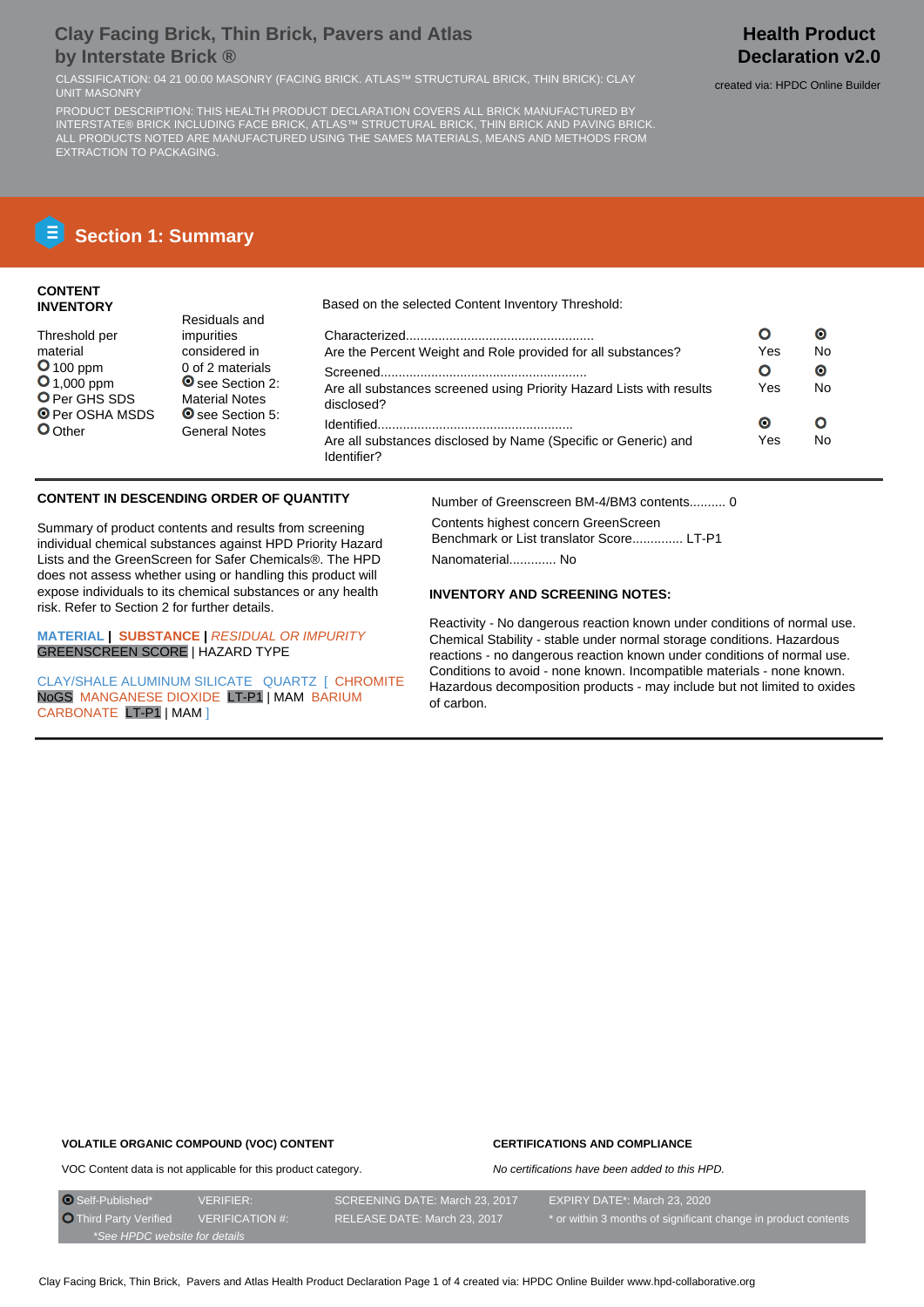This section lists materials in a product and the substances in each material based on the Inventory Threshold for each material. If residuals or impurities from the manufacturing or extraction processes are considered for a material, these are inventoried and characterized to the extent described in the Material and/or General Notes. Chemical substances are screened against the HPD Priority Hazard Lists for human and environmental health impacts. Screening is based on best available information; "Not Found" does not necessarily mean there is no potential hazard associated with the product or its contents. More information about Priority Hazard Lists and the GreenScreen can be found online: www.hpd-collaborative.org and www.greenscreenchemicals.org.

## **CLAY/SHALE ALUMINUM SILICATE %: 95.0000 - 100.0000 HPD URL:**

Inventory Threshold: Per OSHA MSDS Residuals Considered: No

Material Notes: Clay/Shale Aluminum Silicate is the main ingredient in manufacturing clay brick products and is one of the most readily available soil types on earth. The product is recyclable by grinding, reforming, firing and repackaging. Clay bricks used as facing material and paving materials are often removed and reused on new buildings. Crushed brick can be used as decorative landscaping materials.

|                                    | <b>QUARTZ</b><br>Inventory Threshold: Per OSHA MSDS Residuals Considered: No<br>Material Notes: Quartz is present in Clay/Shale Aluminum Silicates at 40-75%. |                                                                         | %: 40.0000 - 75.0000 HPD URL: |                                         |                                                                                                                                    |  |
|------------------------------------|---------------------------------------------------------------------------------------------------------------------------------------------------------------|-------------------------------------------------------------------------|-------------------------------|-----------------------------------------|------------------------------------------------------------------------------------------------------------------------------------|--|
|                                    | <b>CHROMITE</b>                                                                                                                                               |                                                                         | ID: 1308-31-2                 |                                         |                                                                                                                                    |  |
|                                    | %: 0.0000 - 3.0000                                                                                                                                            | <b>GS: NoGS</b>                                                         | RC: None                      | NANO: NO                                | ROLE: Chromite is a<br>black pigment used in<br>turning white brick black                                                          |  |
|                                    | <b>HAZARDS:</b>                                                                                                                                               | <b>AGENCY(IES) WITH WARNINGS:</b>                                       |                               |                                         |                                                                                                                                    |  |
|                                    | None Found                                                                                                                                                    |                                                                         |                               | No warnings found on HPD Priority lists |                                                                                                                                    |  |
|                                    |                                                                                                                                                               | SUBSTANCE NOTES: Chromite turns white brick to various ranges of grays. |                               |                                         |                                                                                                                                    |  |
|                                    | <b>MANGANESE DIOXIDE</b>                                                                                                                                      |                                                                         |                               | ID: 1313-13-9                           |                                                                                                                                    |  |
|                                    | %: 0.0000 - 3.0000                                                                                                                                            | GS: LT-P1                                                               | RC: None                      | NANO: NO                                | ROLE: Used as<br>Manganese Dioxide is a<br>pigment added to the<br>clay to make white brick<br>transition to browns and<br>blacks. |  |
|                                    | <b>HAZARDS:</b>                                                                                                                                               | <b>AGENCY(IES) WITH WARNINGS:</b>                                       |                               |                                         |                                                                                                                                    |  |
|                                    | <b>MAMMALIAN</b>                                                                                                                                              | EU - R-phrases                                                          |                               | dust/mist)                              | R20 - Harmful by Inhalation (gas or vapor or                                                                                       |  |
| <b>MAMMALIAN</b><br>EU - R-phrases |                                                                                                                                                               |                                                                         | R22 - Harmful if Swallowed    |                                         |                                                                                                                                    |  |
|                                    | <b>SUBSTANCE NOTES:</b>                                                                                                                                       |                                                                         |                               |                                         |                                                                                                                                    |  |
|                                    | <b>BARIUM CARBONATE</b>                                                                                                                                       |                                                                         |                               | ID: 513-77-9                            |                                                                                                                                    |  |
|                                    |                                                                                                                                                               |                                                                         |                               |                                         |                                                                                                                                    |  |
|                                    |                                                                                                                                                               |                                                                         |                               |                                         |                                                                                                                                    |  |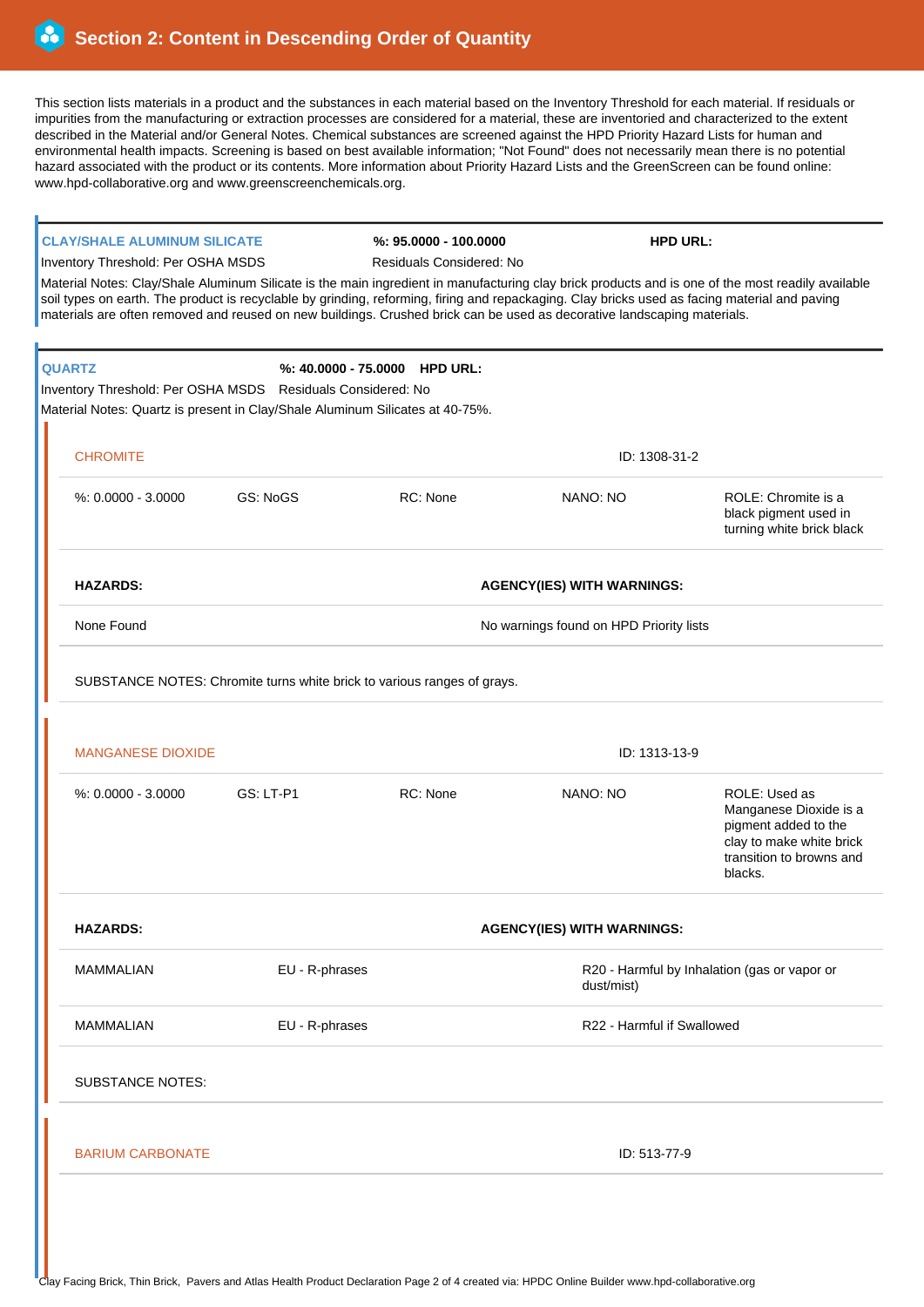| $% 0.0000 - 1.0000$         | <b>GS: LT-P1</b>                  | RC: None | NANO: NO                   | ROLE: Barium<br>Carbonate is used to tie<br>up soluble salts inherent<br>in clays that create<br>efflorescence and scum. |  |
|-----------------------------|-----------------------------------|----------|----------------------------|--------------------------------------------------------------------------------------------------------------------------|--|
| <b>HAZARDS:</b>             | <b>AGENCY(IES) WITH WARNINGS:</b> |          |                            |                                                                                                                          |  |
| MAMMALIAN<br>EU - R-phrases |                                   |          | R22 - Harmful if Swallowed |                                                                                                                          |  |
| SUBSTANCE NOTES:            |                                   |          |                            |                                                                                                                          |  |

#### $\odot$  **Section 3: Certifications and Compliance**

This section lists applicable certification and standards compliance information for VOC emissions and VOC content. Other types of health or environmental performance testing or certifications completed for the product may be provided.



This section lists related products or materials that the manufacturer requires or recommends for installation (such as adhesives or fasteners), maintenance, cleaning, or operations. For information relating to the contents of these related products, refer to their applicable Health Product Declarations, if available.

## **MORTAR HPD URL: No HPD link provided**

CONDITION WHEN RECOMMENDED OR REQUIRED AND/OR OTHER NOTES: Mortars comprised of cementitious materials, and/or lime and fine aggregates are blended with water to create a bonding material which holds the brick apart and together, transfers loads from gravity, and dynamic forces such as wind, earthquake, fire and also helps prevents water migration through the envelop of a building.

## **Section 5: General Notes**

Interstate® Brick do not contain Volatile Organic Compounds (VOC's). Interstate® Brick's beautiful exterior finish make them the perfect replacement for painted interior finishes thus eliminating off gases commonly associated with paints and other coatings. In addition, brick's durability, and dense surface resist the abuse commonly associated with other materials which eliminates the need to reapply VOC containing paints and coatings multiple times over the course of a building life. Brick are easily cleaned using compliant detergents and water.